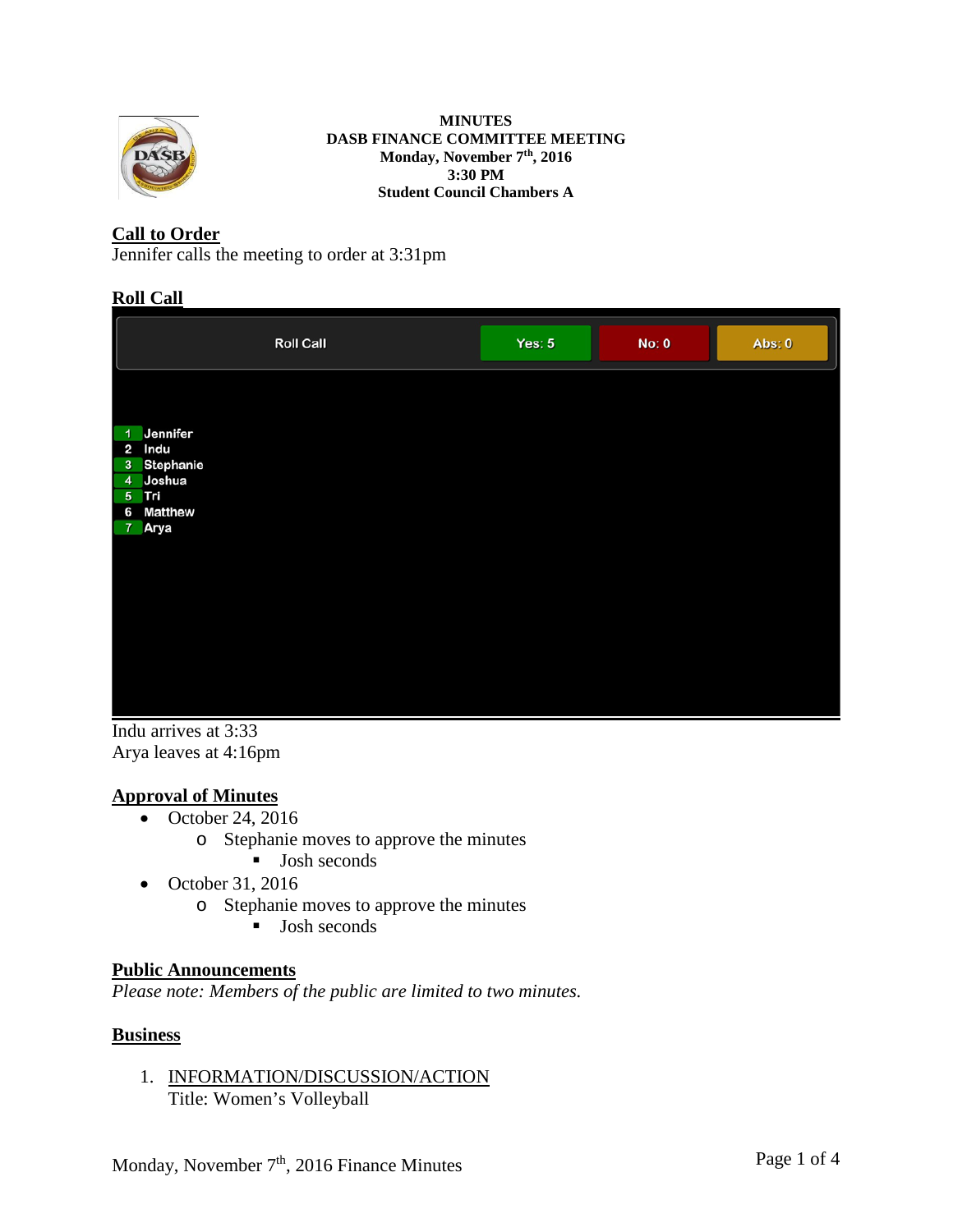*This item is to discuss and take action on the Women's Volleyball Additional Funding Request of \$1,600.* Presenter: Dawnis Guevara Time: 30 minutes Dawnis presents

Indu moves to approve the additional funding request of \$1,600 Stephanie seconds Indu moves to end discussion Josh seconds

Roll Call vote

| Approve the Women's Volleyball additional funding reque | Yes: 3 | No: 3 | Abs: 0 |
|---------------------------------------------------------|--------|-------|--------|
|                                                         |        |       |        |
| Jennifer<br>-1                                          |        |       |        |
| $\overline{2}$<br>Indu<br>3 Stephanie                   |        |       |        |
| Joshua<br>4                                             |        |       |        |
| 5 Tri                                                   |        |       |        |
| <b>Matthew</b><br>6                                     |        |       |        |
| Arya<br>7                                               |        |       |        |
|                                                         |        |       |        |
|                                                         |        |       |        |
|                                                         |        |       |        |
|                                                         |        |       |        |
|                                                         |        |       |        |
|                                                         |        |       |        |
|                                                         |        |       |        |
|                                                         |        |       |        |
|                                                         |        |       |        |
|                                                         |        |       |        |



Indu moves to reconsider approving the additional funding request of \$1,600

Roll Call vote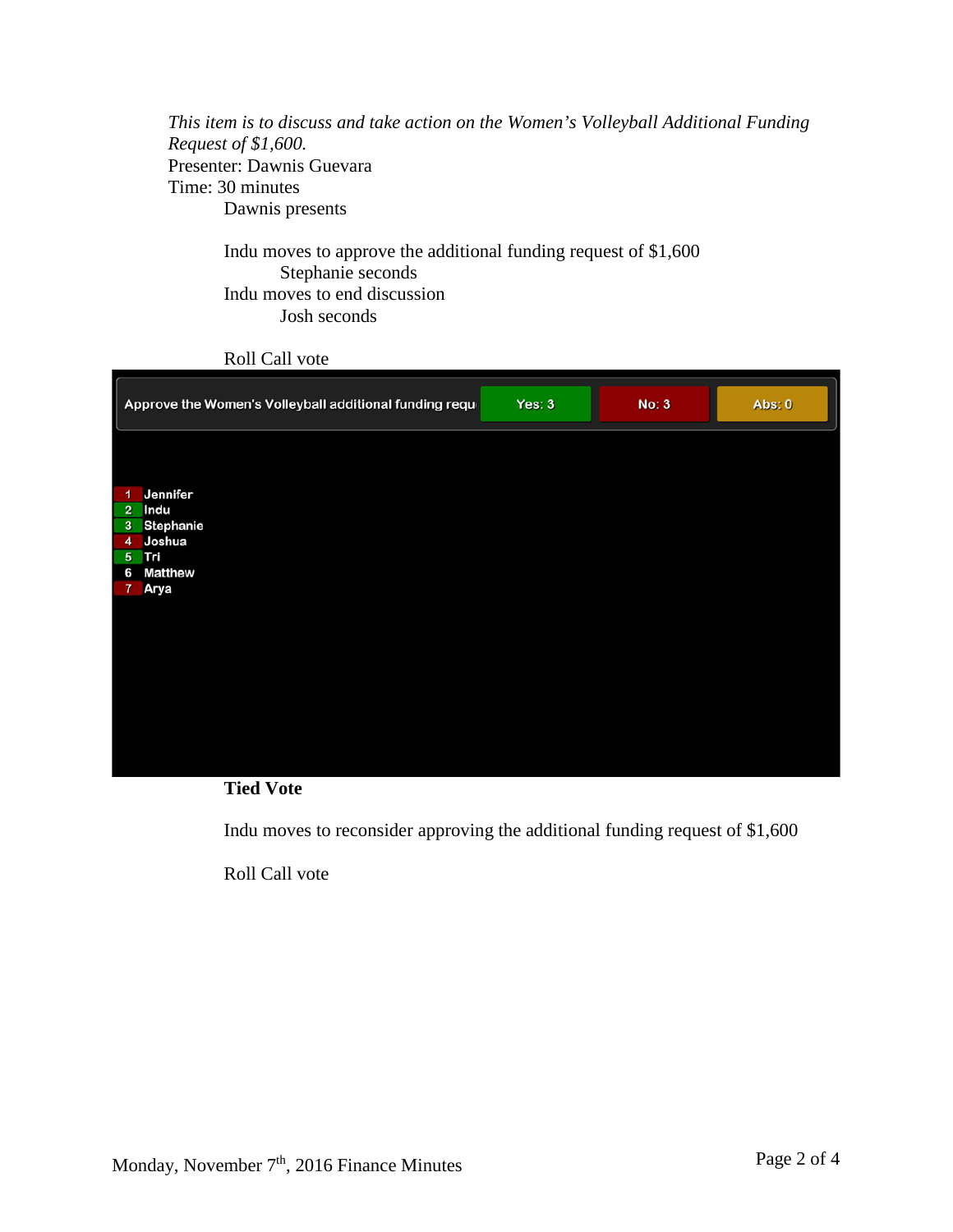| Reconsider approving the Women's Volleyball additional | Yes: $6$ | <b>No: 0</b> | Abs: 0 |
|--------------------------------------------------------|----------|--------------|--------|
|                                                        |          |              |        |
| Jennifer<br>$\overline{1}$                             |          |              |        |
| $\overline{2}$<br>Indu<br>Stephanie<br>3 <sup>2</sup>  |          |              |        |
| Joshua<br>4 <sup>1</sup>                               |          |              |        |
| 5 Tri                                                  |          |              |        |
| <b>Matthew</b><br>6                                    |          |              |        |
| Arya<br>$\overline{7}$                                 |          |              |        |
|                                                        |          |              |        |
|                                                        |          |              |        |
|                                                        |          |              |        |
|                                                        |          |              |        |
|                                                        |          |              |        |
|                                                        |          |              |        |
|                                                        |          |              |        |
|                                                        |          |              |        |
|                                                        |          |              |        |
|                                                        |          |              |        |

**Motion passes**

## 2. INFORMATION/DISCUSSION/ACTION

Title: Honors Program *This item is to discuss and take action on the Honors Program Additional Funding Request of \$450.* Presenter: Mehrdad Khosran Time: 30 minutes Adi from the Honors Program presents

Indu moves to approve the additional funding request of \$300 for the Honors Program

Stephanie seconds

Arya moves to end discussion Stephanie seconds

Roll Call vote